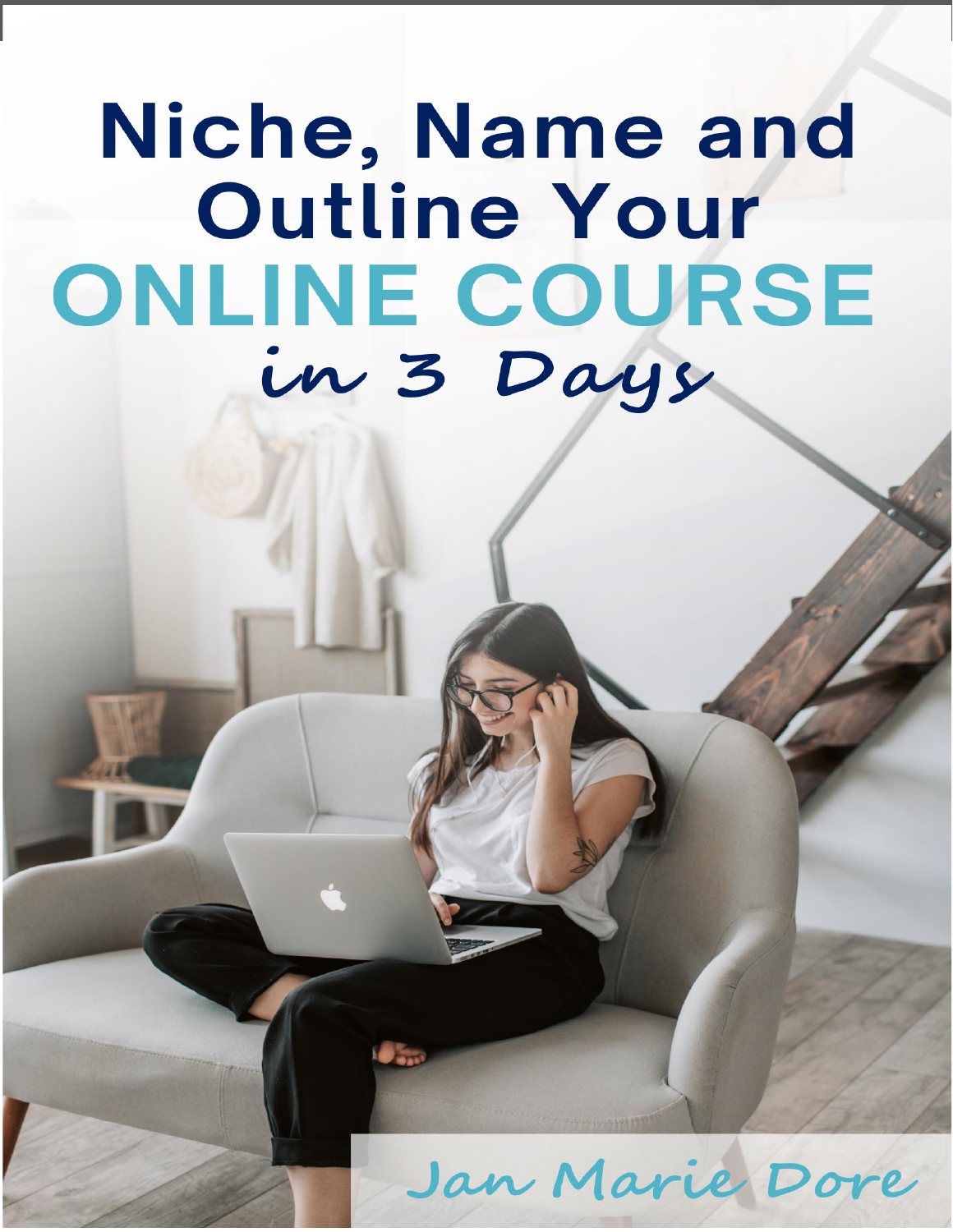#### **INTRODUCTION**

One important part of growing any business is to always think ahead to what your ideal customer wants and needs from you. What are their biggest problems? How can you help solve those problems? What results can you help them achieve?

While your advice may be the best answer to their problems, not everyone can afford to pay for one-on-one coaching. Sometimes their schedules are so crazy they don't even have 15 minutes to spare for a coaching call. These people are best served by your courses, which can be less expensive than one-on-one coaching and can fit into their schedule as time allows.

Not only will your products help your customers solve a problem but they add a nice profit margin to your business, even while you sleep, travel, or coach other clients. These passive income streams can sell for years and years almost on autopilot but you need to create relevant content and have a killer name that will stand out from the rest of the competition.

In this planner you'll re-examine your target market and their needs as well as open up your creative mind to start brainstorming ideas for a course. Don't overthink your answers and don't edit yourself during the brainstorming phase. Put yourself in your target market's shoes and dream big.

Also, don't get discouraged or think creating products is too big an undertaking for you. Absolutely anyone can use their expertise and create a product for their market; and using these exercises as a blueprint will put you on that path to passive income quickly.

Let's get started…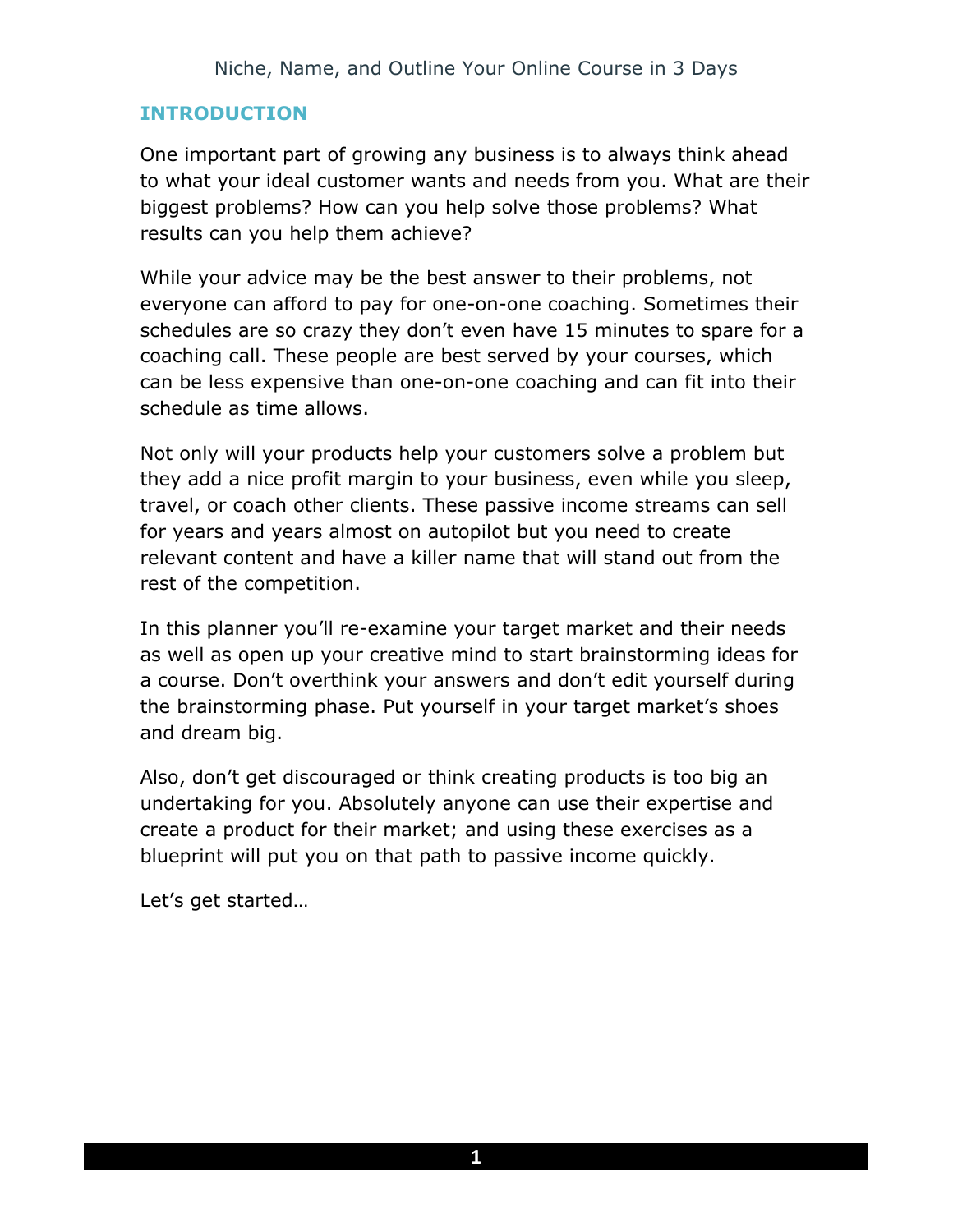#### **STEP ONE: FIND A TOPIC THAT MAKES YOUR WHOLE TRIBE CRAZY-EXCITED**

It's a fine line choosing a topic that you love talking about versus a topic that your audience wants. However, it's vitally important if you want a solid return on your investment. Why spend so much time, money, and creative energy creating a course that doesn't sell?

You may love talking about X, but if your audience is far more interested in Y, then that's where your course should focus. If you want to make a profit, focus on what your people will pay to learn! Remember, even if a topic sounds easy to YOU, it's not easy for others to learn and they will happily pay you to teach them.

How do you discover these hot topics? Pay attention to what your audience is saying. Look at your most popular blog posts, top performing social media topics, and most common search terms. Look at the comments on your blog and social media, too. Do you have a group or participate in groups where your ideal clients hang out? Pay attention there as well. Another person's vent about what's missing in their life or what they wish they could find is another person's opportunity to create something valuable.

If you're still struggling, create a poll that includes the top 5 topics you believe are follower favorites. Publicize the poll on social media and email it to your list. Ask direct questions about what they want to learn and why.

In the end, successful sales come down to having a product that will yield the results your ideal clients want and need in their lives. So create a product that is client-focused and your sales will then become an awesome by-product, leading the way to creating more products to fill your library.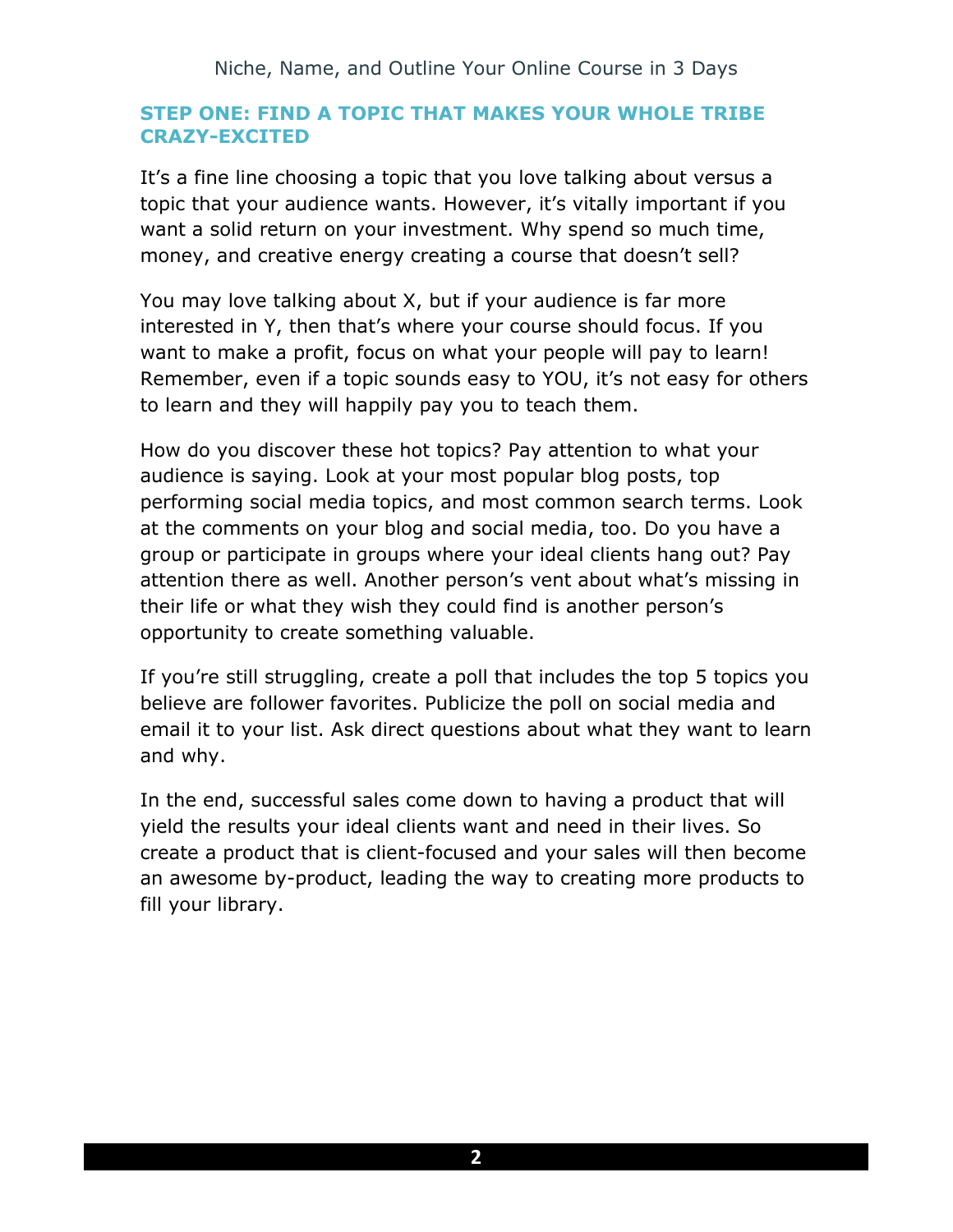| What I THINK my fans want            | What my fans ACTUALLY want              |
|--------------------------------------|-----------------------------------------|
| 1.                                   | 1.                                      |
| 2.                                   | 2.                                      |
| 3.                                   | 3.                                      |
| 4.                                   | 4.                                      |
| 5.                                   | 5.                                      |
|                                      |                                         |
| <b>Most Popular Blog Post Topics</b> | <b>Most Popular Social Media Topics</b> |
| 1.                                   | 1.                                      |
| 2.                                   | 2.                                      |
| 3.                                   | 3.                                      |
| 4.                                   | 4.                                      |
| 5.                                   | 5.                                      |
|                                      |                                         |
|                                      |                                         |
| <b>Blog Post Comments</b>            | <b>Social Media Comments</b>            |
| 1.                                   | 1.                                      |
| 2.                                   | 2.                                      |
| 3.                                   | 3.                                      |
| 4.                                   | 4.                                      |
| 5.                                   | 5.                                      |
|                                      |                                         |
|                                      |                                         |
| <b>Email List Responses</b>          | What's being said in my groups?         |

# *Exercise: Find out what your followers love.*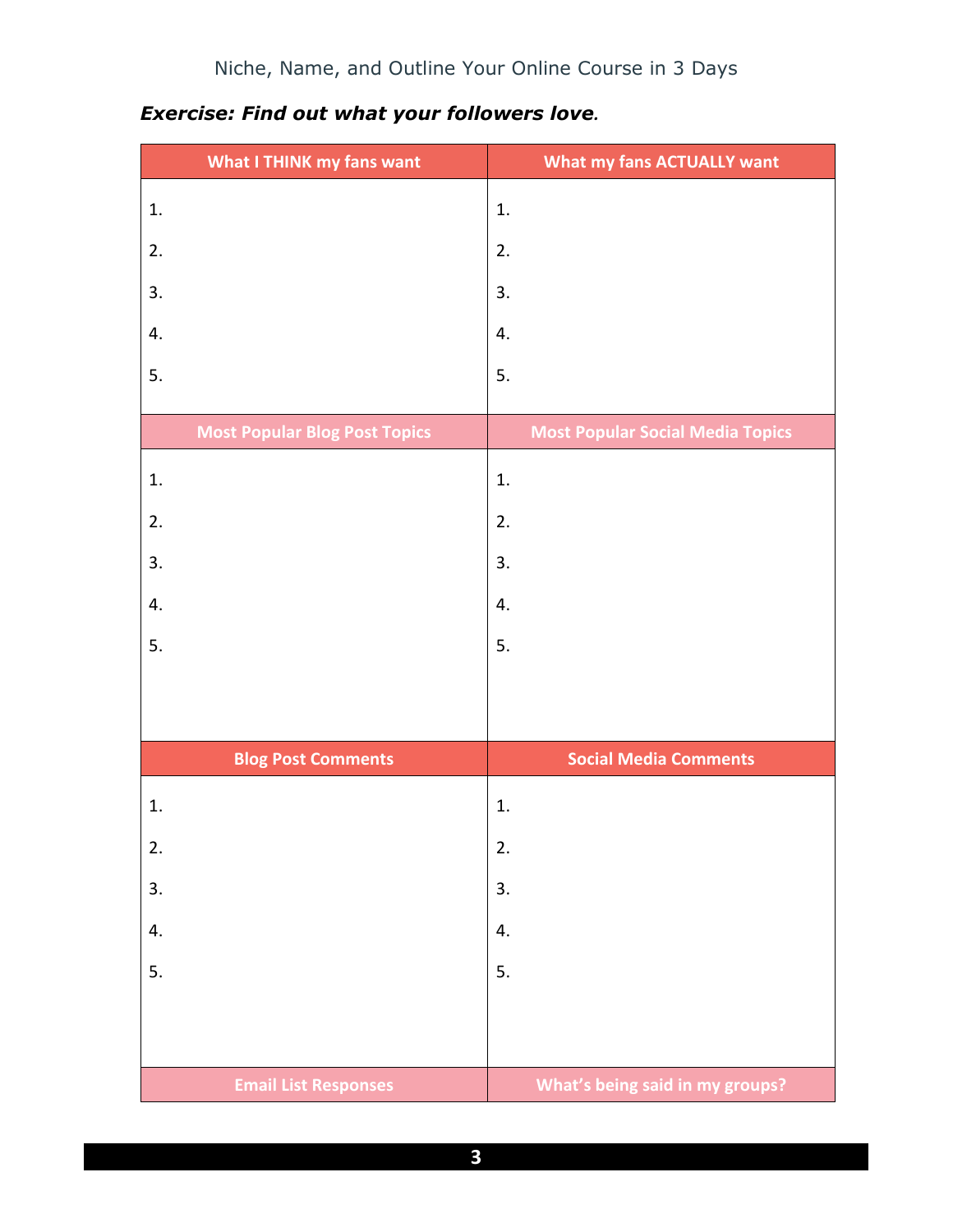| 1.                      | 1.                                 |
|-------------------------|------------------------------------|
| 2.                      | 2.                                 |
| 3.                      | 3.                                 |
| 4.                      | 4.                                 |
| 5.                      | 5.                                 |
|                         |                                    |
|                         |                                    |
| <b>Survey Questions</b> | <b>Survey Responses</b>            |
| 1.                      | 1.                                 |
| 2.                      | 2.                                 |
| 3.                      | 3.                                 |
| 4.                      | 4.                                 |
| 5.                      | 5.                                 |
|                         |                                    |
|                         |                                    |
|                         | <b>General Brainstorming Notes</b> |
|                         |                                    |
|                         |                                    |
|                         |                                    |
|                         |                                    |
|                         |                                    |
|                         |                                    |
|                         |                                    |
|                         |                                    |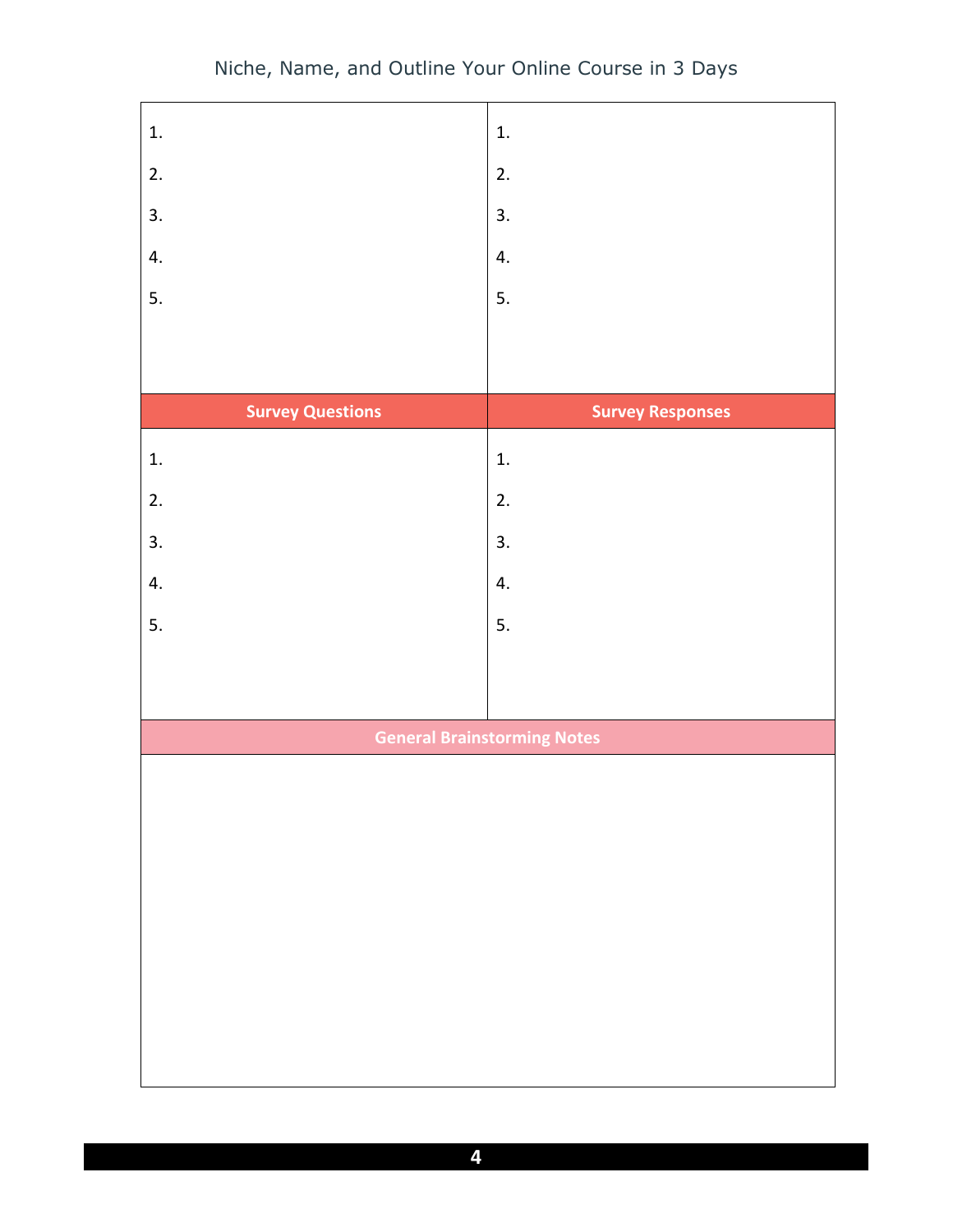#### **STEP TWO: HONE IN ON YOUR SUBJECT WITH LASER-LIKE PRECISION**

Some topics are better suited to courses than others. Even if your followers love it when you talk about your pedicures, you can't quite build lessons around that!

No matter how big or small a course you want to create, there needs to be actionable content so your students can achieve a certain result. You provide the roadmap while they provide the action. You can provide explicit action steps (i.e. write 200 words a day) or more vague action steps based on their own research (i.e. subscribe to your favorite autoresponder platform).

Based on your research in Step One, compare two of the frontrunner topics. Which one would make a more compelling course? Do you have enough information to create actionable content? How much information do you have: Enough for a single webinar or enough for 10 lessons?

While you're plotting out how much information you have on each topic, remember to keep your list focused and on topic. Sure, there will be dozens of subtopics but does each of them have a place in your course? Or will that just confuse your students?

Also think about if these topics are analytical or emotional. Analytical topics have facts to support them so they are easier to work into a course whereas emotional topics are often more opinion-based and make for better blog posts.

It's time for some analyzing. Sometimes it's easiest to see what you have to work with when it's written out in list form. This can also be done using mind-mapping software, if that's your preference.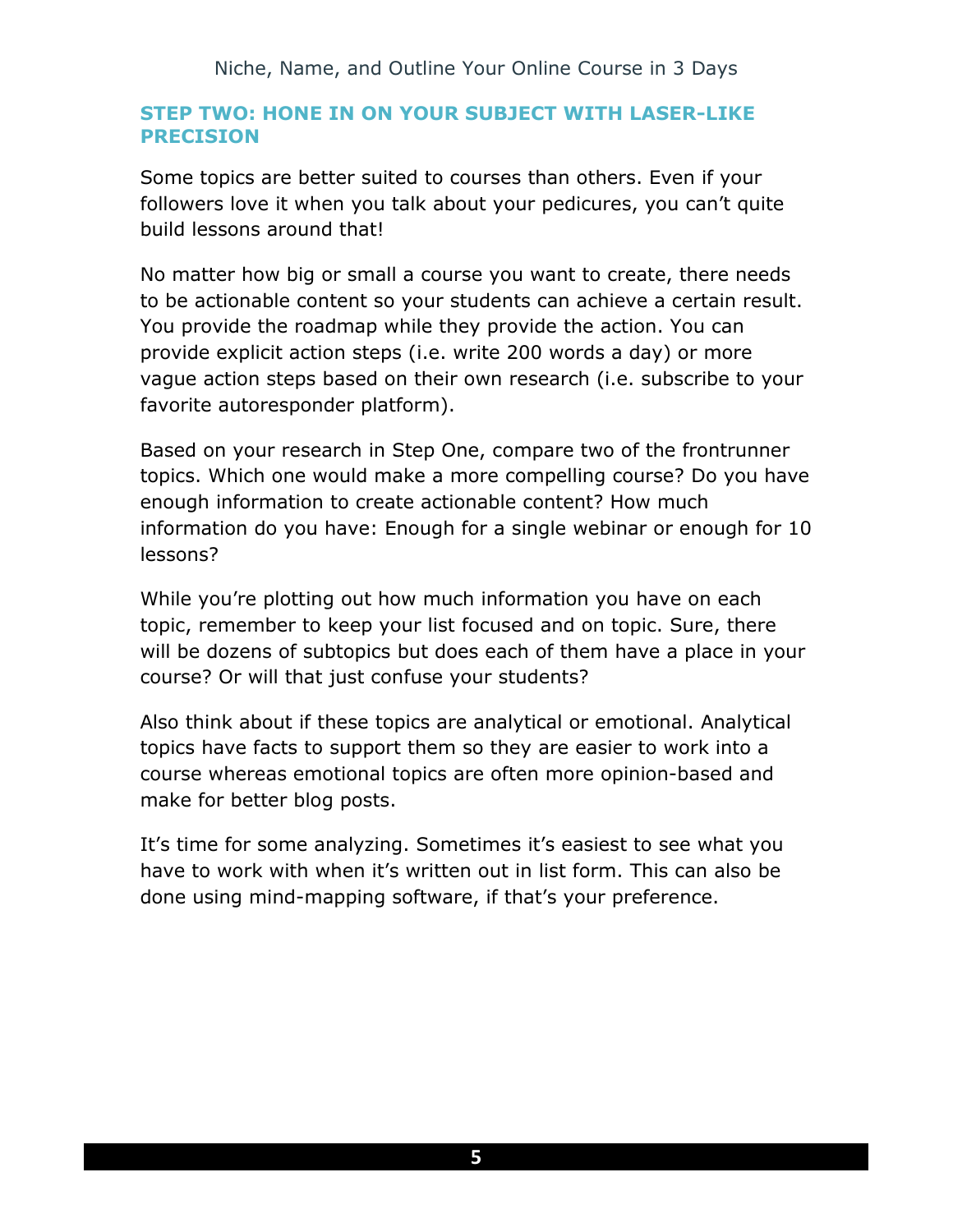| <b>Front Runner Topic #1</b>              |                              |  |
|-------------------------------------------|------------------------------|--|
| <b>PROS</b>                               | <b>CONS</b>                  |  |
|                                           |                              |  |
|                                           |                              |  |
|                                           |                              |  |
|                                           |                              |  |
|                                           |                              |  |
|                                           |                              |  |
|                                           |                              |  |
|                                           | <b>Front Runner Topic #1</b> |  |
| Is this an analytical or emotional topic? |                              |  |
| List the lessons you'll include in this   |                              |  |
| course                                    |                              |  |
|                                           |                              |  |
|                                           |                              |  |
|                                           |                              |  |
|                                           |                              |  |
|                                           |                              |  |
|                                           |                              |  |
|                                           |                              |  |

*Exercise: Create a pros/cons list for your top two topics.*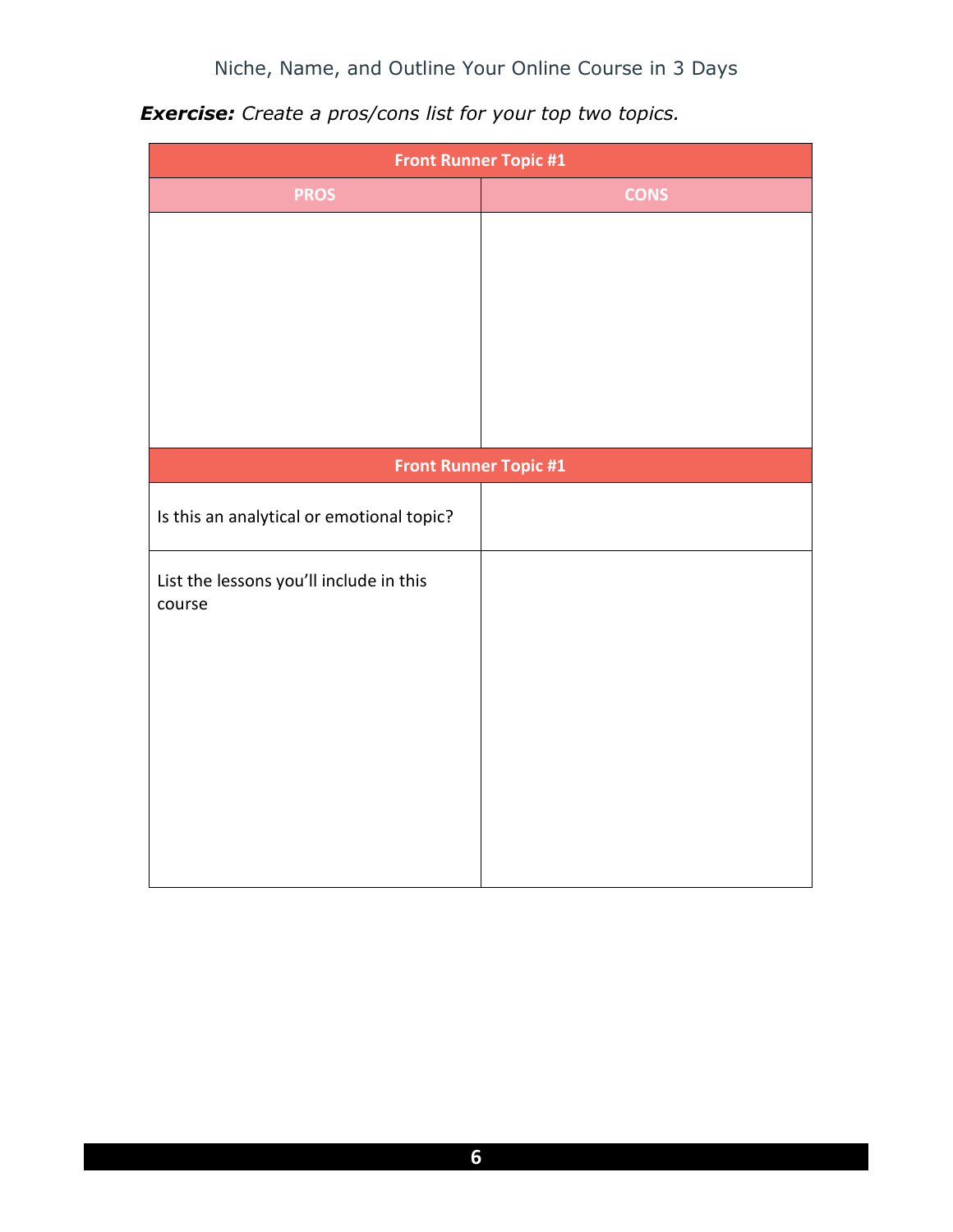| What actionable content will you include<br>in this course? |                             |
|-------------------------------------------------------------|-----------------------------|
|                                                             | <b>Brainstorming Notes</b>  |
|                                                             |                             |
|                                                             | <b>Front Runner Idea #2</b> |
| <b>PROS</b>                                                 | <b>CONS</b>                 |
|                                                             |                             |
| Is this an analytical or emotional topic?                   |                             |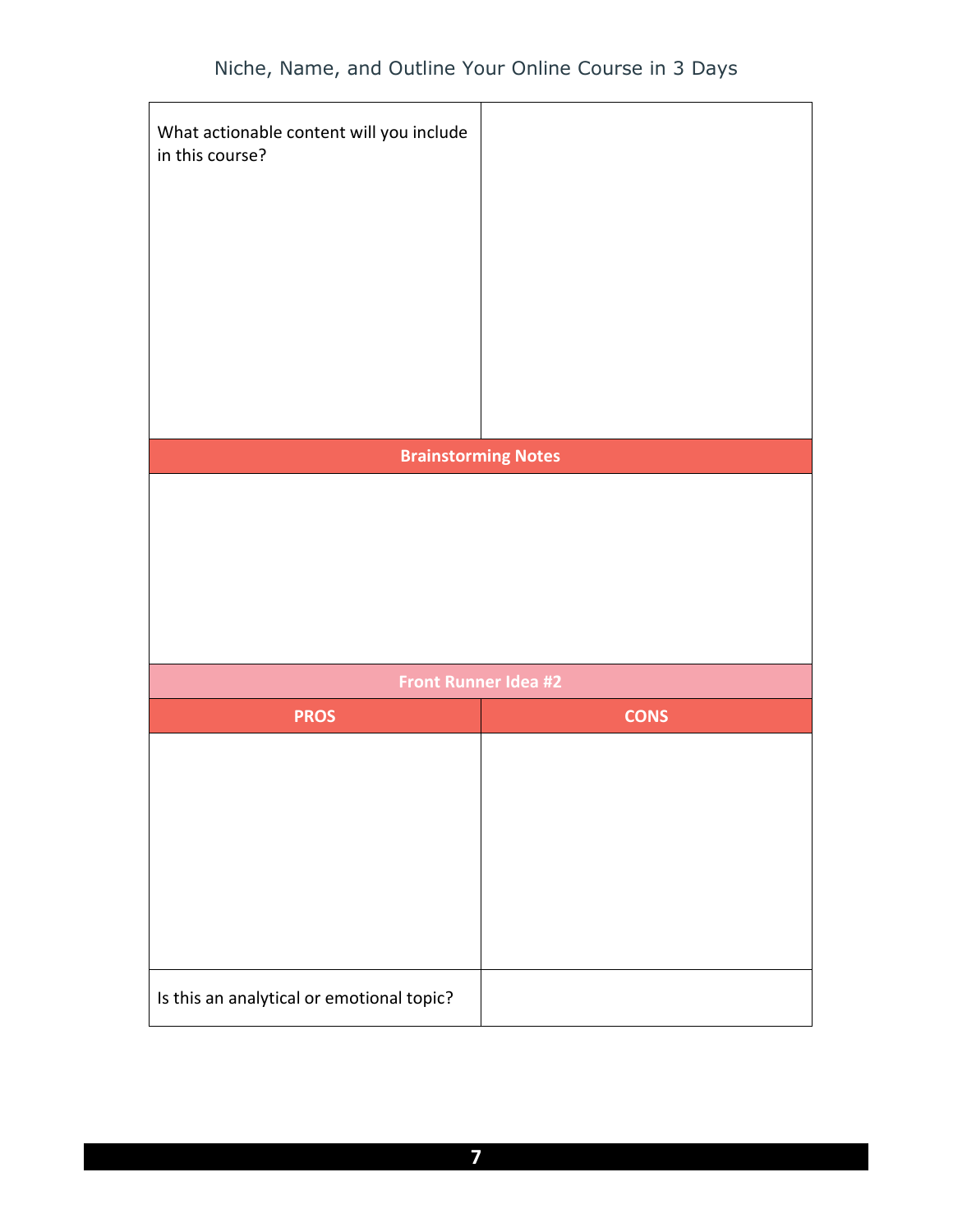| List the lessons you'll include in this<br>course           |  |
|-------------------------------------------------------------|--|
|                                                             |  |
|                                                             |  |
| What actionable content will you include<br>in this course? |  |
|                                                             |  |
|                                                             |  |
|                                                             |  |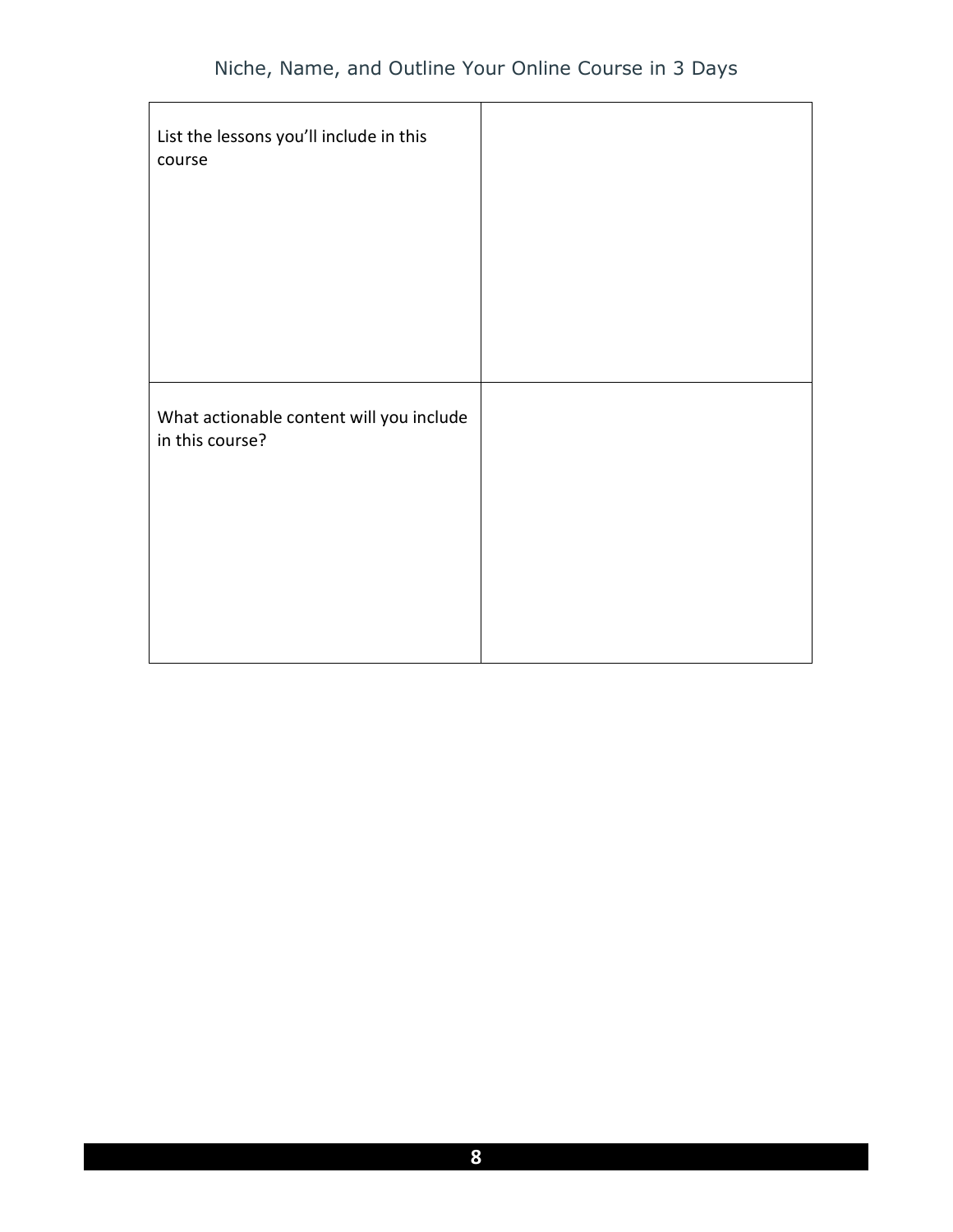#### **STEP THREE: SCOPE OUT THE COMPETITION**

In the business world, competition is a good thing. By looking at the competition prior to creating and launching your product, you'll know if your market has money to spend and if they're willing to spend it. Think of it as your competitors giving you some free market analysis!

Of course, if you're planning a course on "how to start an amazing blog" and there are 900 other similar courses, you can still do it … but make sure yours is unique in some way. Regurgitating the same tips that can be found via Google search won't motivate too many people to take your course seriously; or worse yet, they'll ask for refunds if they aren't learning anything new.

You are unique and no one else is quite like you, so make your course equally as unique. Add your personality; add your voice; share lessons you've learned or case studies backing up why your methods work…and work better than your competitors' methods.

Also brainstorm ways you can fill in the missing gaps your competitors may have left out. Maybe instead of recreating the wheel, you just create a course filling those gaps that your market is clamoring for. One way to discover these gaps is to do a Google search for that product and read the online reviews. People are very quick to leave negative feedback so balance the negative reviews with the positive ones. You may discover a real golden nugget in these reviews that will help fill a gap or make your course more unique.

Lastly, remember to create a stellar customer service experience for your customer. While this may not be related directly to creating your product, customer service is often the first and last impression your customer has of your company. Making it easy for them to ask questions, make a purchase, or even requesting a refund will make an indelible impression about your company and your attitude about customer care.

Creating a bestselling course is a mix of research, creativity, and market research. Follow all those steps and you'll be on your way to creating a superstar course.

*Exercise: Compare competitive courses and analyze how yours can be different.*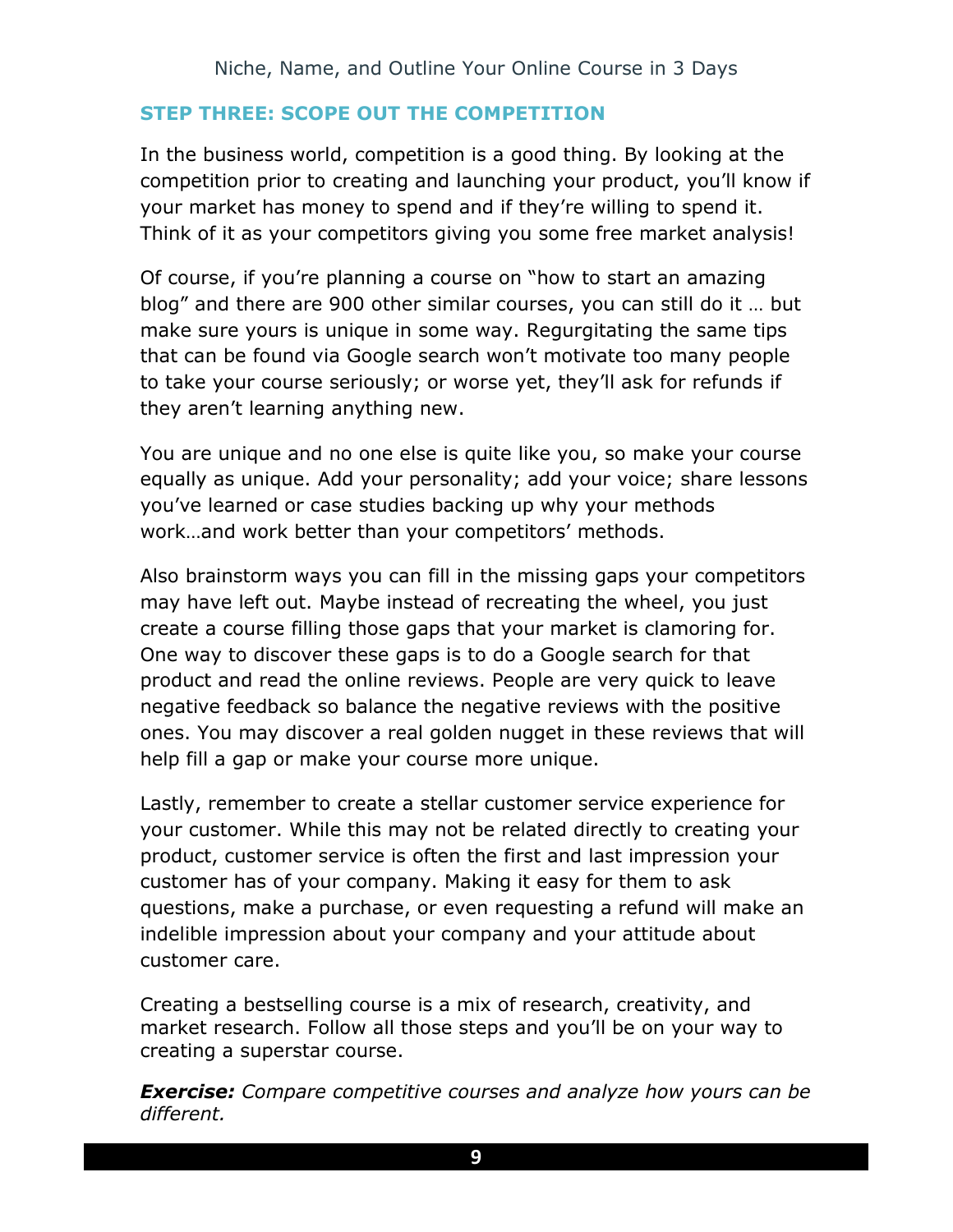|                                                                    | <b>Com</b><br>petitor #1   | <b>Competitor #2</b> | <b>Competitor #2</b> |
|--------------------------------------------------------------------|----------------------------|----------------------|----------------------|
| Name + Product<br>Features                                         |                            |                      |                      |
| Their target market<br>(best guess based on<br>their sales letter) |                            |                      |                      |
| What features are<br>missing from their<br>course?                 |                            |                      |                      |
| What promises are<br>they making?                                  |                            |                      |                      |
| What bonuses are<br>they giving?                                   |                            |                      |                      |
| What do their reviews<br>say?                                      |                            |                      |                      |
|                                                                    | <b>Brainstorming Notes</b> |                      |                      |
| How is my product<br>different from my<br>other offerings?         |                            |                      |                      |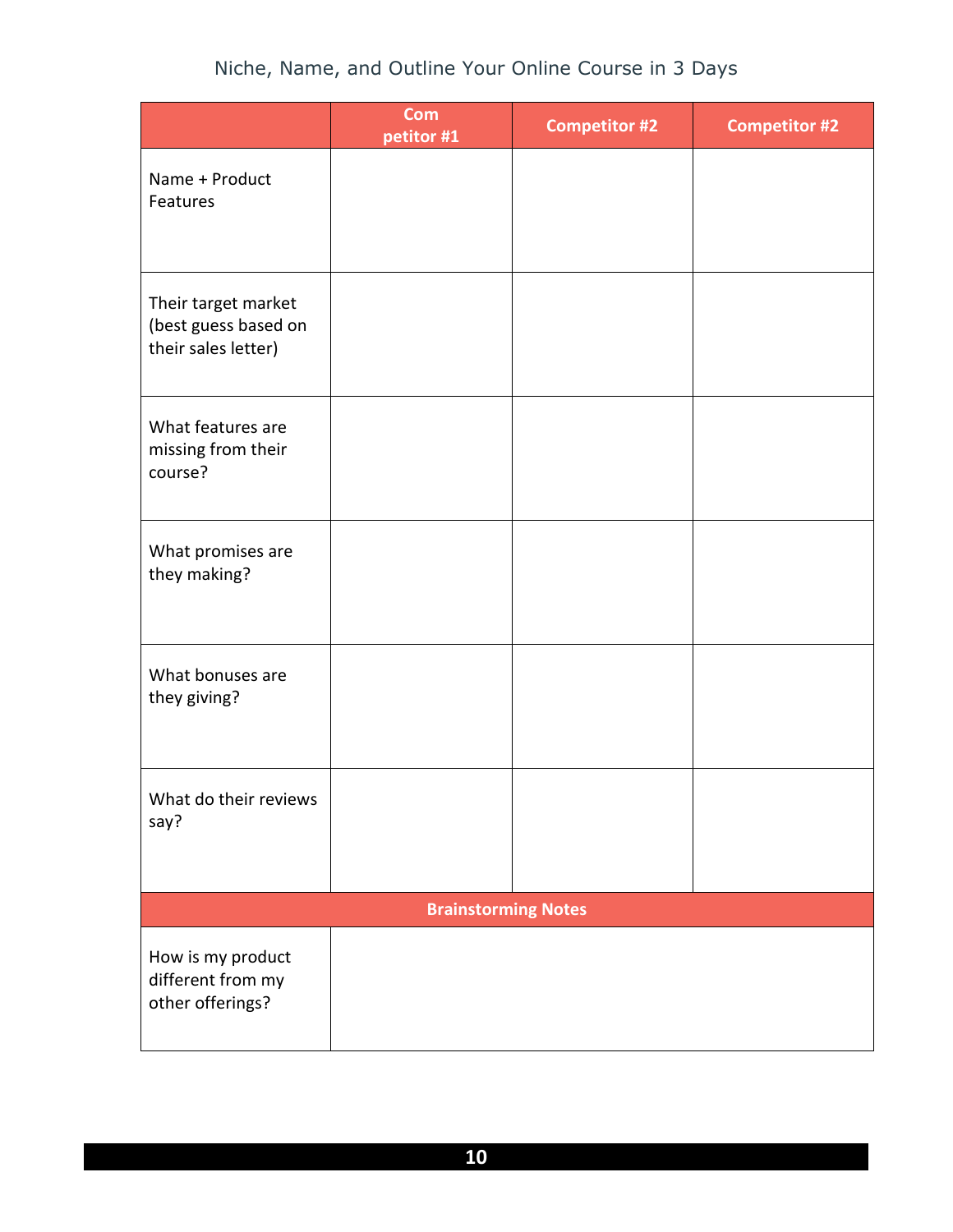| What can I add to my<br>product?                                                               |  |
|------------------------------------------------------------------------------------------------|--|
| How can my product<br>be (more) unique?                                                        |  |
| How can I offer a<br>different perspective<br>on the same topic?                               |  |
| What format do I want<br>to use to create my<br>course? (i.e. written,<br>video, audio, a mix) |  |
| How is my product<br>aligned to my<br>customers' buying<br>behaviors?                          |  |
| How will my product<br>align with my mission<br>statement?                                     |  |
| How will my product<br>align to my company<br>values?                                          |  |
| Is this idea trendy?<br>Am I jumping in at the<br>right time?                                  |  |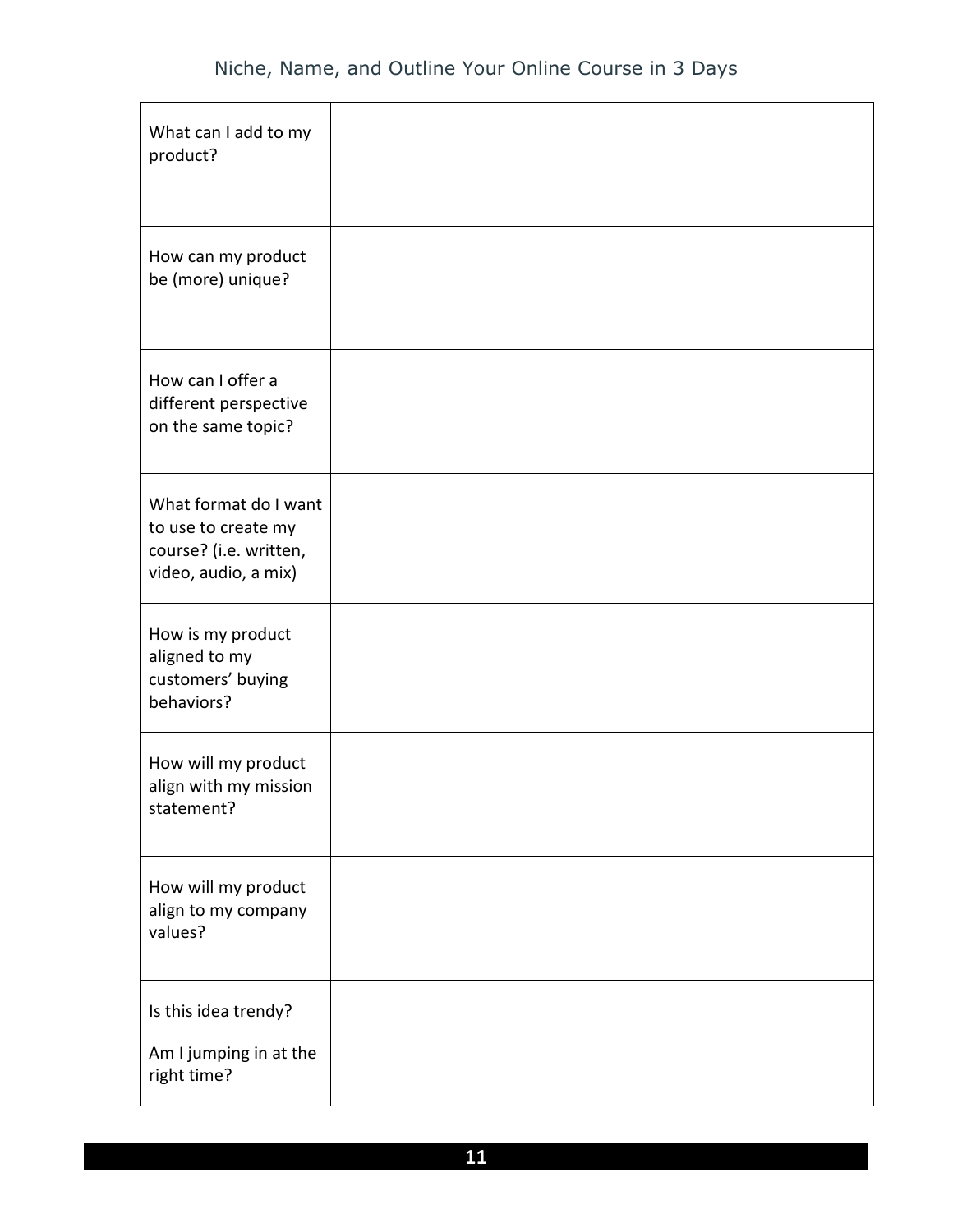| <b>General Notes</b>                                             |  |  |
|------------------------------------------------------------------|--|--|
| What is my customer<br>service process? What<br>can be improved? |  |  |

*Exercise: Explore the gaps and subtopics of your main topic.*

| <b>My Main Topic</b>                                                  |  |  |
|-----------------------------------------------------------------------|--|--|
|                                                                       |  |  |
|                                                                       |  |  |
| <b>Subtopics</b>                                                      |  |  |
|                                                                       |  |  |
|                                                                       |  |  |
|                                                                       |  |  |
| <b>Gaps in the Market</b>                                             |  |  |
| What ideas are trending in my market<br>today?                        |  |  |
| What's missing from the market?                                       |  |  |
| What are my fans asking for?                                          |  |  |
| What are my current customers giving<br>feedback about?               |  |  |
| Can I tackle these gaps myself? Do I<br>know someone who can help me? |  |  |
| Are people searching online for this?                                 |  |  |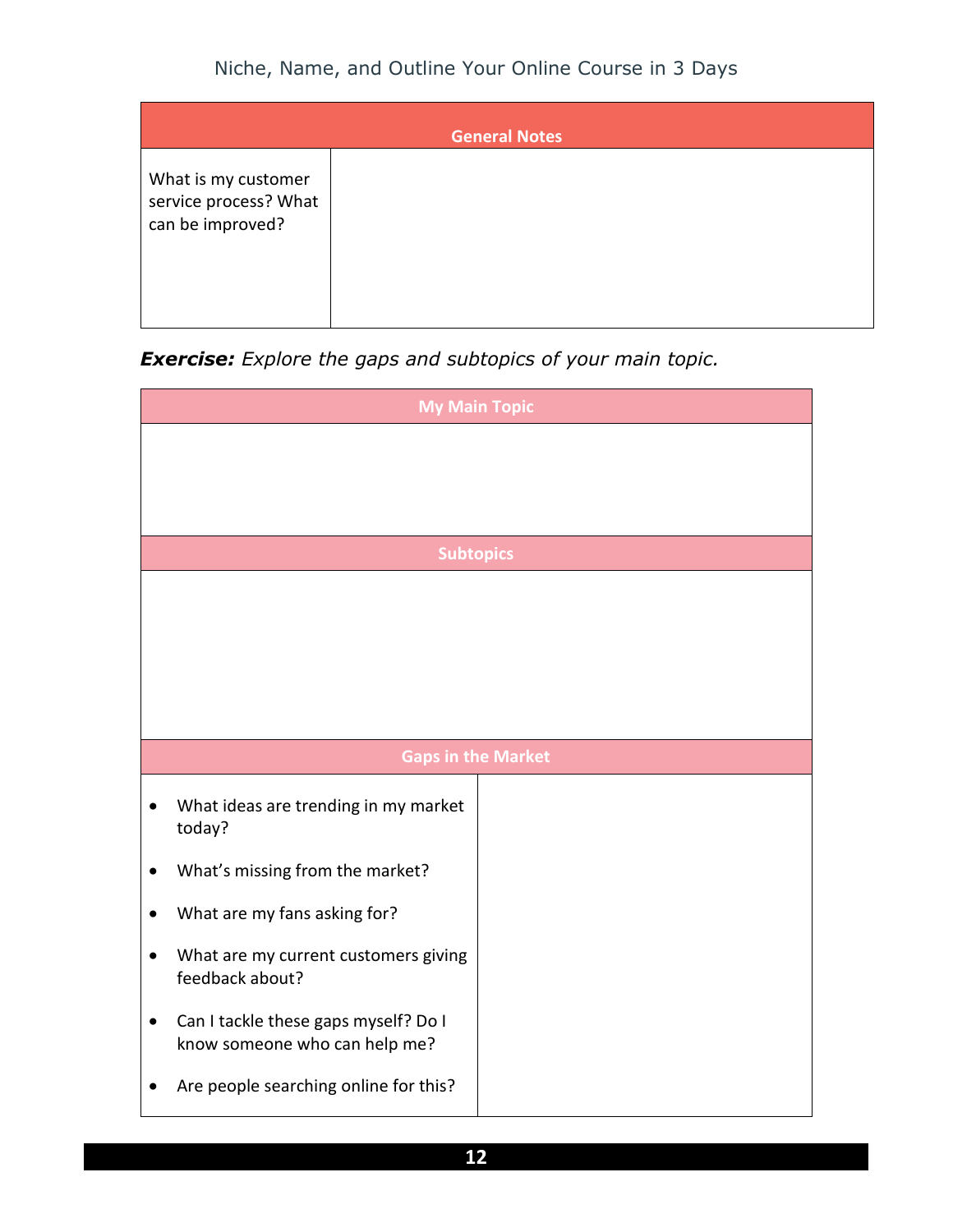#### **STEP FOUR: NOW START PONDERING SOME GREAT NAMES FOR YOUR COURSE**

Now that you have your course mapped out and have done some market research, it's time to start brainstorming some names. This process is always easier once you have a firm grip on what type of content you'll cover in your course; working backwards – fitting the content into a course name – is severely limiting. Make the course the best it can be, then think of a killer name afterward.

First, think about who your target market is for this course. You most likely have done this already and if so, kudos to you! Take that client avatar and be sure this is who your course will serve. If not, make some revisions.

However, if you have never created a client avatar before or even given your ideal client two minutes of thought, now is the time to do so. Knowing who will purchase your course allows you to fine tune your marketing message and also be sure you're providing everything that ideal client needs to succeed.

A client avatar is a made up compilation of all the features and demographics of your ideal client. These are made up "people," not necessarily people you already know. Compare this process to the way fiction authors create the characters in their stories: Authors have their general storyline in mind, they do their research, then they create the leading and supporting cast of characters.

Gather your data (remember the info from Step One) and give your client avatar a name. You'll discover it's much easier to create your marketing messages, emails, and social media posts when you know exactly who you're speaking to and why they need your product.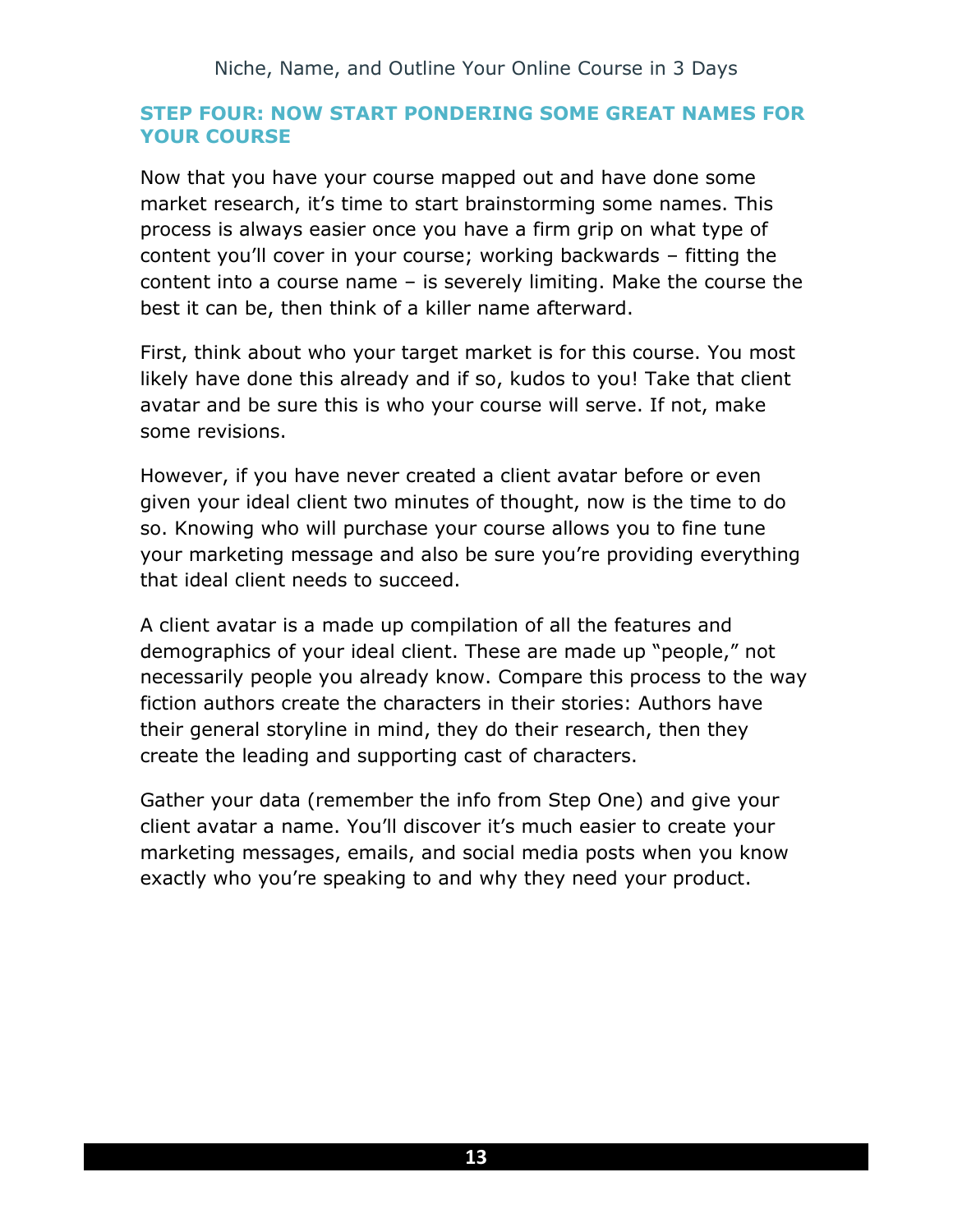#### *Exercise: Think about your target audience and create a client avatar.*

| <b>Target Market Demographics</b>                                                                                           | <b>Target Market Pain Points</b>                                                       |
|-----------------------------------------------------------------------------------------------------------------------------|----------------------------------------------------------------------------------------|
| Include age, gender, education level, hobbies,<br>fears, passions, where they live, marital<br>status, family life, beliefs | What do they struggle with/are afraid of?<br>What solution(s) are they willing to buy? |
| <b>Create Client Avatar Profile</b>                                                                                         | <b>Give Client Avatar a Name</b>                                                       |
|                                                                                                                             |                                                                                        |

#### *EXERCISE: Brainstorm course names using this core value template.*

| WHO does your course help?     |  |
|--------------------------------|--|
| WHAT result are you promising? |  |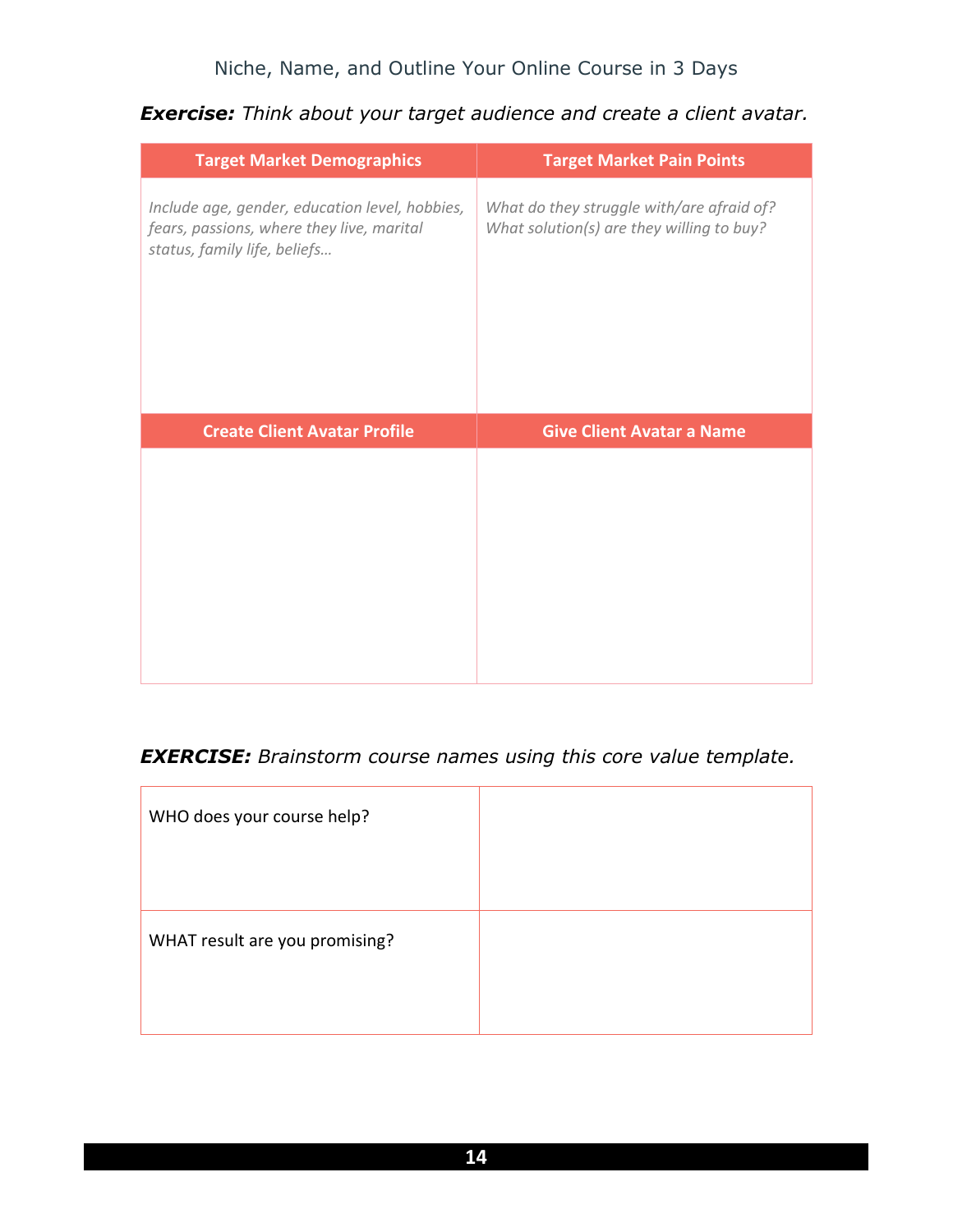| HOW will they benefit from your course?                                          |  |  |
|----------------------------------------------------------------------------------|--|--|
| My course helps [target audience] learn how to [result] so they can [benefit].   |  |  |
| My course helps ____________________________ learn how to ______________________ |  |  |
|                                                                                  |  |  |
|                                                                                  |  |  |
| <b>Great Name Ideas</b>                                                          |  |  |
|                                                                                  |  |  |
|                                                                                  |  |  |
|                                                                                  |  |  |
|                                                                                  |  |  |
|                                                                                  |  |  |
|                                                                                  |  |  |
|                                                                                  |  |  |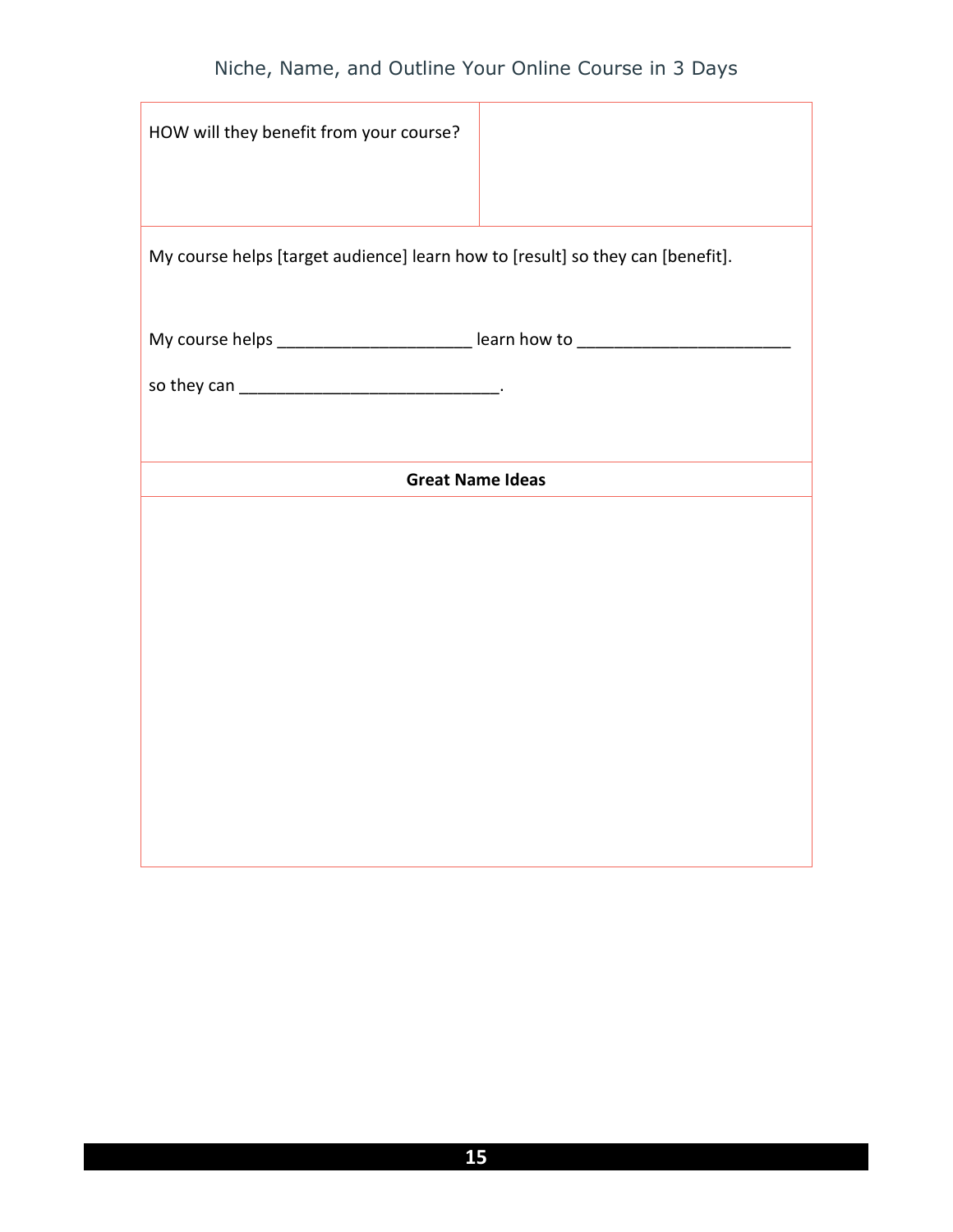*Exercise: Use this checklist to fine tune your course name ideas.*

Does your course name idea:

- Represent the level of your students and their skillset?
- **Accurately represent your industry?**
- Explain the learning objective or benefits of your course?
- Sound complicated or is it easy-to-read?
- Use slang or is it grammatically correct?
- Set the correct expectations of your course?
- $\blacksquare$  Have fewer than 60 characters?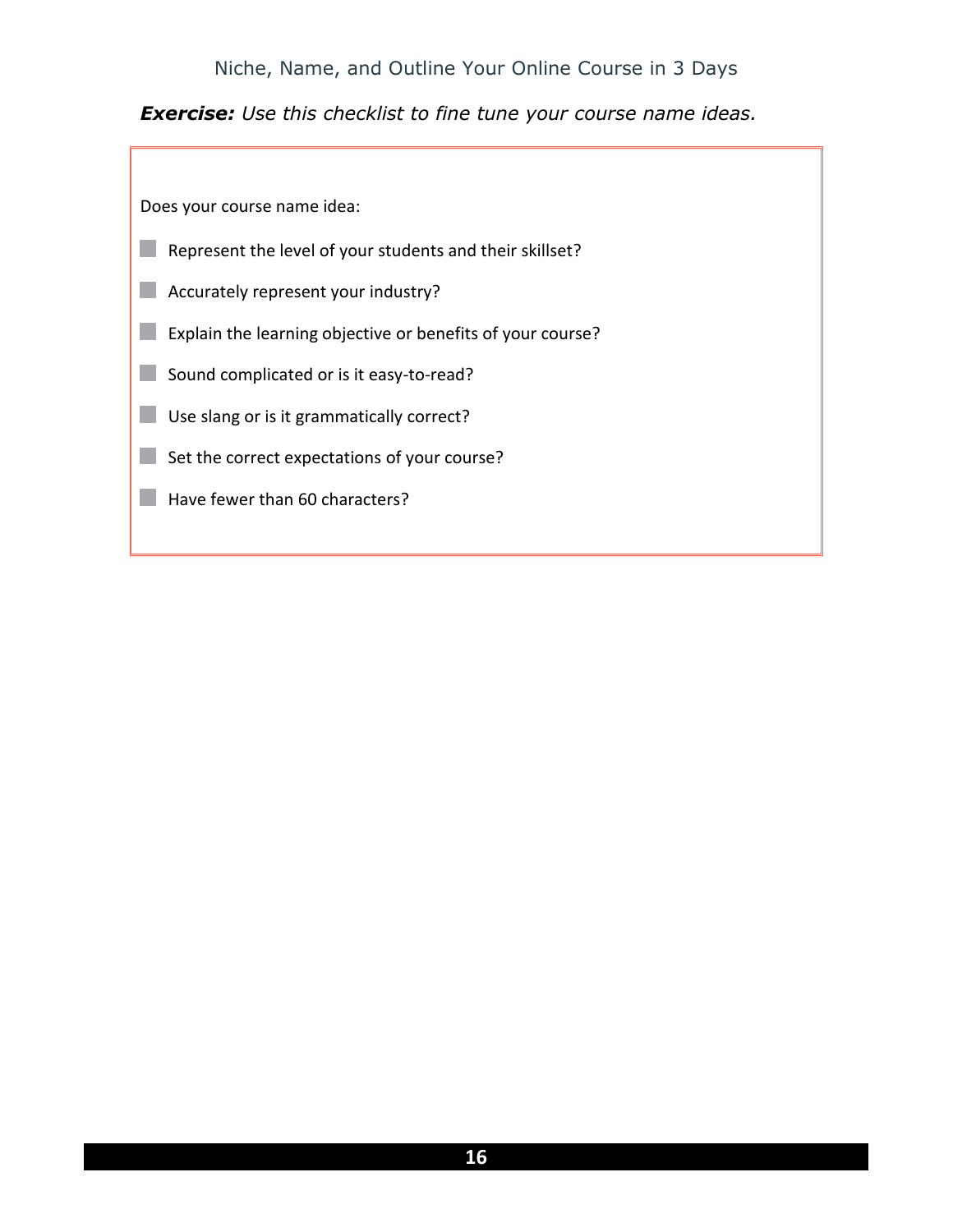#### **STEP FIVE: TALK ABOUT WHY THIS COURSE IS A GUARANTEED GAME CHANGER**

You can include all the flashy sales jargon you want on your course's sales page but one thing remains true: people don't buy your course; they buy the results you promise.

Take your market research along with your target audience profile (client avatar/ideal client) and start jotting down ways your course will change them or transform their lives. Now try weaving one of those benefits into your course name. When your ideal client reads your course name, they should know that course is meant for them and they should know what you're promising, or how their life will be transformed.

Which course name stands out more: "How to Start a Blog" or "How to Write Blog Posts That Turn Followers Into Lifelong Fans"? That first choice is straightforward and to the point: You know what you're getting. But does it capture your attention? Does it stand out from the other 500 courses all about starting a blog?

Now take the second choice, "How to Write Blog Posts That Turn Followers into Lifelong Fans". Even if you already have a blog, you know right away that you'll learn writing tips for making your blog posts so exciting that your fans will sing your praises from the mountain tops…and who doesn't want that result?

That excitement the buyer feels when they think of all the lifelong fans they'll acquire is the emotional response you want your course name to evoke. An emotional reaction will encourage them to buy your course because they desperately want the results and transformation that you're promising.

If you're not sure how to elicit an emotional response through your copy, check out this list of.

If you need help getting those creative juices flowing, try out this blog [topic generator](https://www.hubspot.com/blog-topic-generator). By entering up to 5 nouns in the field, you'll get 5 ideas for blog topics but in this case, you can use these as starting points for your course name.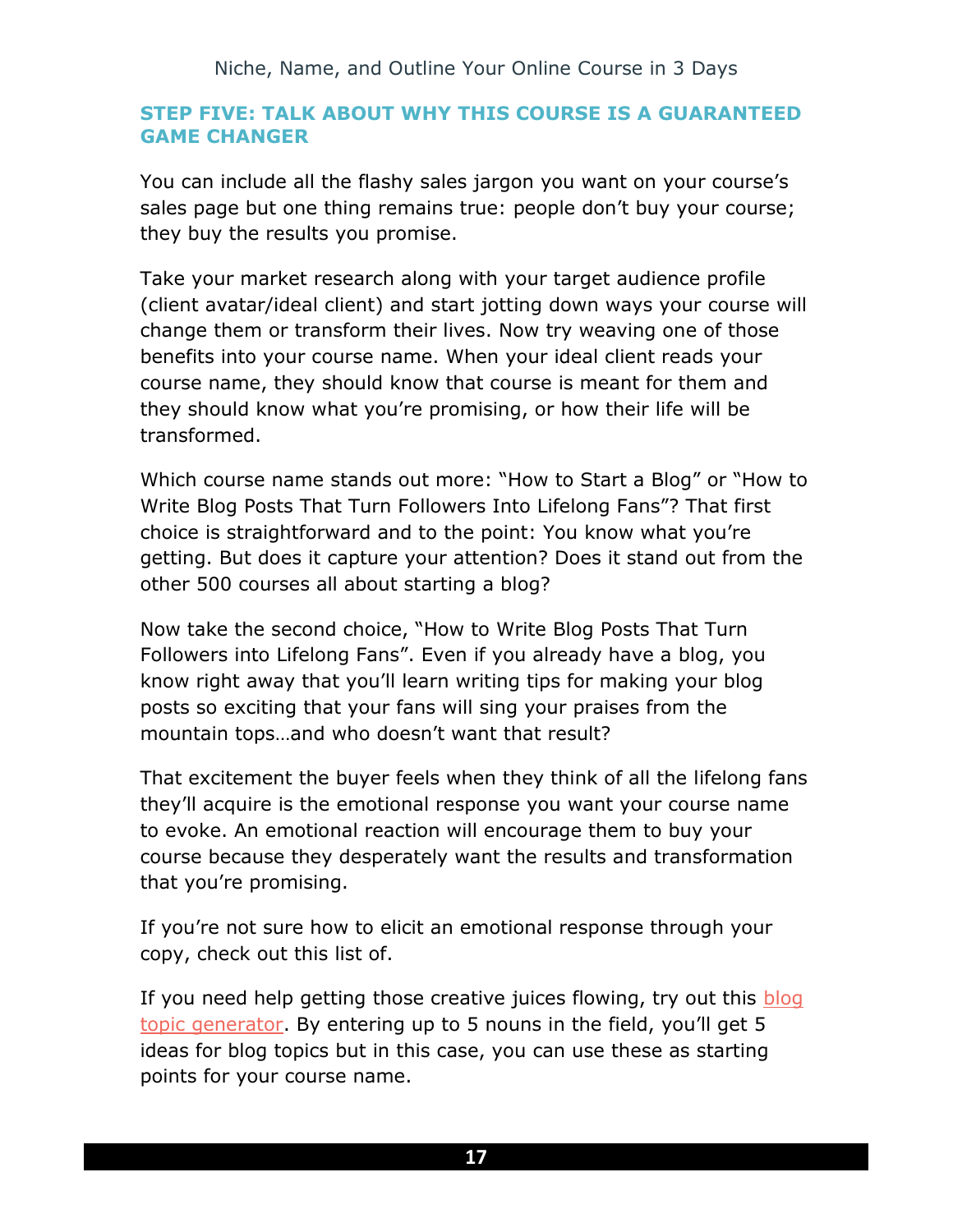Get even more headline ideas from this [headline generator](http://www.internetmarketingcourse.com/freeheadlinegenerator/). It's easy to fill out and offers about 10 sample headlines to use. Compare those to your current list, mix and match, and tweak as needed until you come up with your killer course name.

**Note:** Automation is wonderful to a point but you shouldn't rely on it completely if you want this course to sell like hotcakes. Use these generators as part of your research (and for fun) but be prepared to tweak the results to make it the best.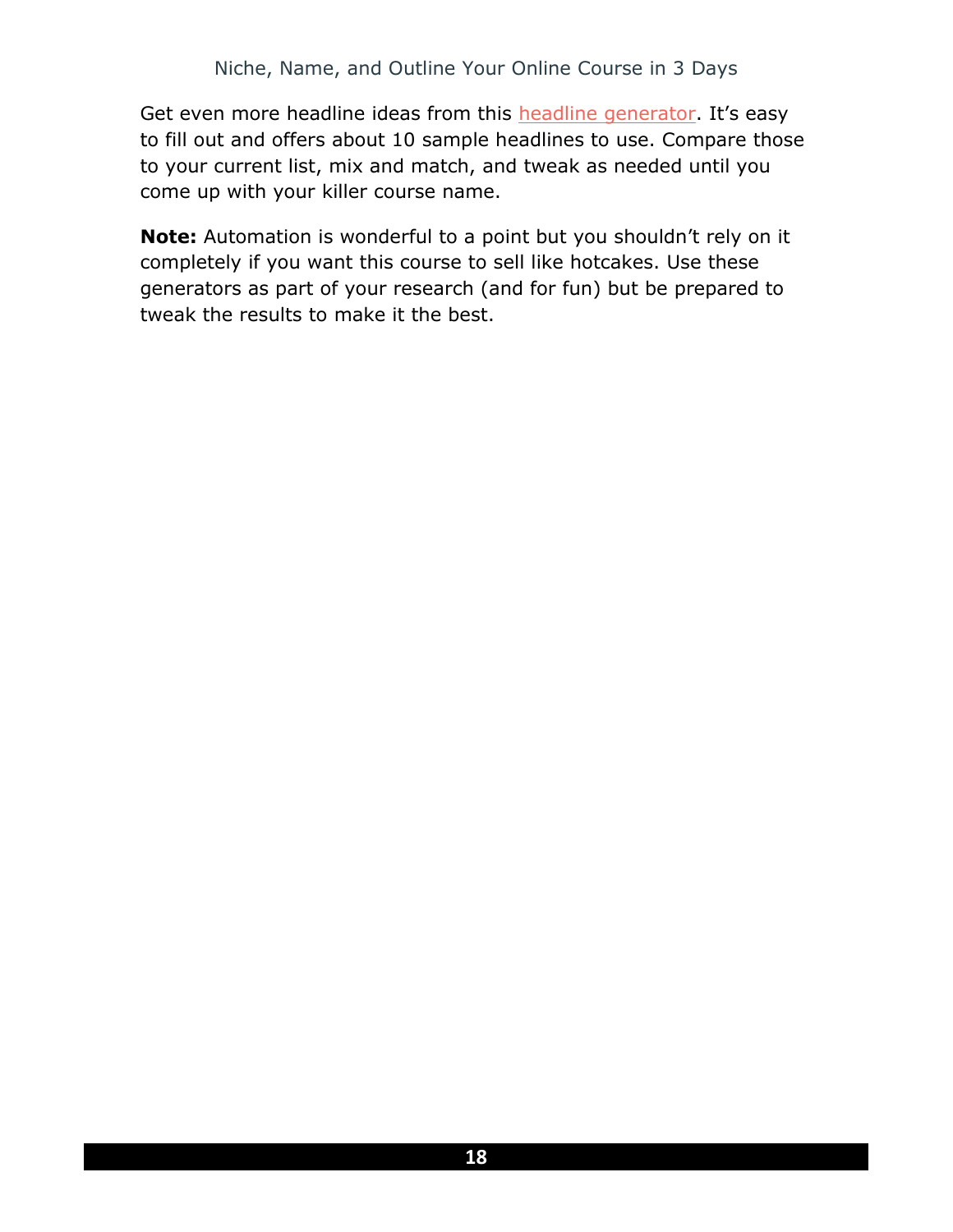*EXERCISE: Think about how your course will change or transform your students' lives.* 

| What are the benefits of my course?     |  |                  |                             |  |
|-----------------------------------------|--|------------------|-----------------------------|--|
| What will my students:                  |  | BEFORE my course | AFTER my course             |  |
| <b>HAVE</b>                             |  |                  |                             |  |
| <b>FEEL</b>                             |  |                  |                             |  |
| <b>KNOW</b>                             |  |                  |                             |  |
| WANT/DESIRE                             |  |                  |                             |  |
| <b>What Emotion(s) Suits My Course?</b> |  |                  | <b>Favorite Power Words</b> |  |
|                                         |  |                  |                             |  |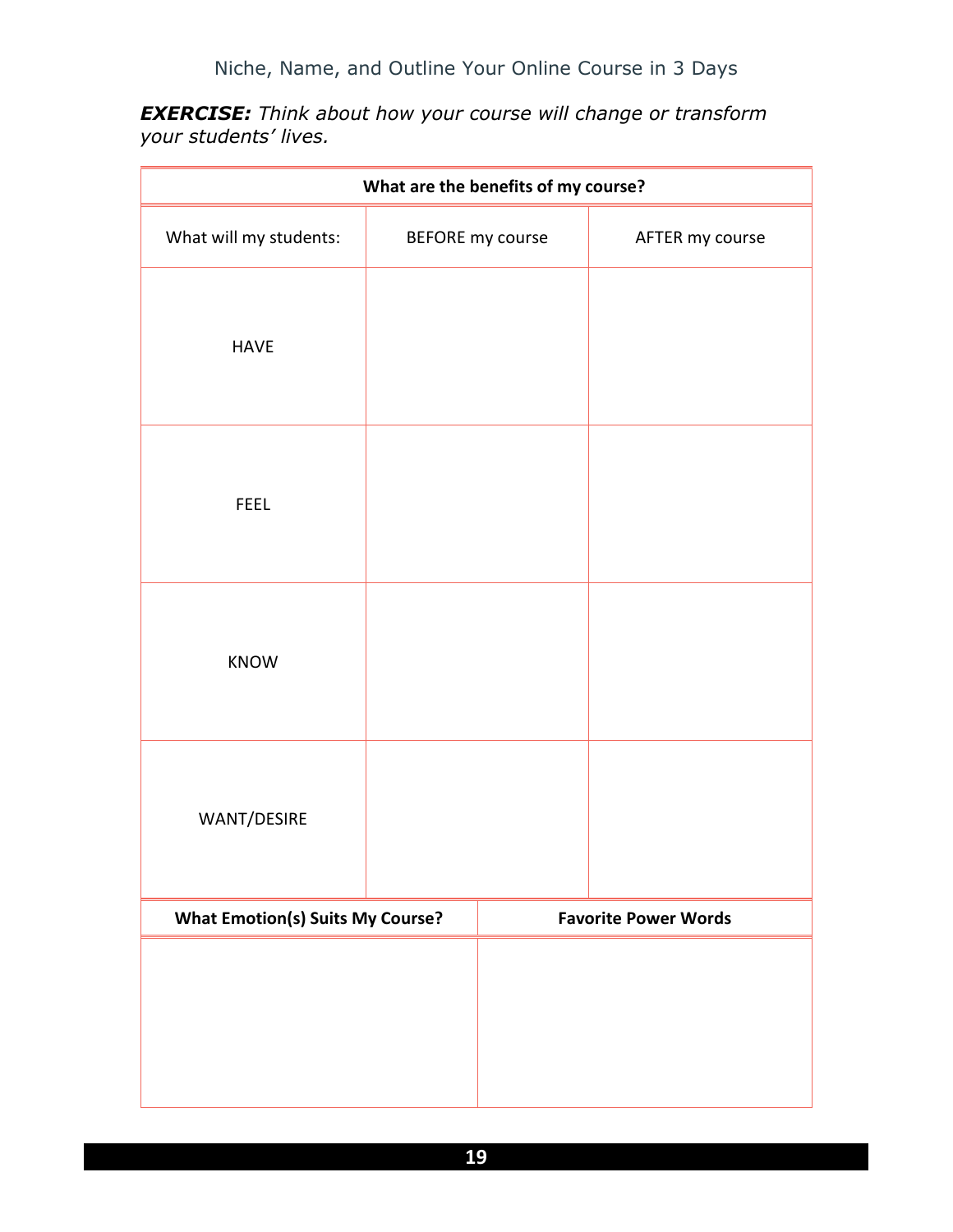#### **STEP SIX: BETA-TEST WITH YOUR BEST-BABES**

Even if you think you have the perfect name for your course, test it out with some friends and family before you start creating graphics and implementing a full marketing campaign. Remember, just because YOU love the name doesn't mean your target audience will love it, and who is this course for? Right, your target audience.

Who should you ask for opinions? That choice is up to you but there are a few groups of people who will give you different results.

**1. Friends and family.** These people will likely give you encouragement that your course name sounds great but if you want to dig deeper, ask them specific questions. "Who do you think is the ideal student for this course? Does this name evoke emotion? If so, how did it make you feel?"

**2. Business peers.** These other business owners are in your networking circle in real life and online. They will look at your course name with a business eye that is more critical than your friends and family. They will also likely give you more constructive feedback and suggestions, especially if they have experience with this type of product creation.

**3. Your target audience.** Create a short poll for your target audience and invite them to give you feedback. Your questions can be as simple as, "Which name excites you more, Choice A or Choice B?" Not only are you doing research but you're creating buzz about your new course.

If you're brave, create a Facebook poll on your business page, within your group, or within other groups in which you participate (provided it doesn't go against group rules) and see which name gets the most votes. Sometimes we need that outside input when we're so close to the project ourselves.

Also consider running a beta test for the whole course once you're done tweaking your course name. A beta test is simply a test run of the entire process, from making the purchase of the course to accessing the lessons. Consider asking a couple of business peers or friends to run the process for you in exchange for feedback about any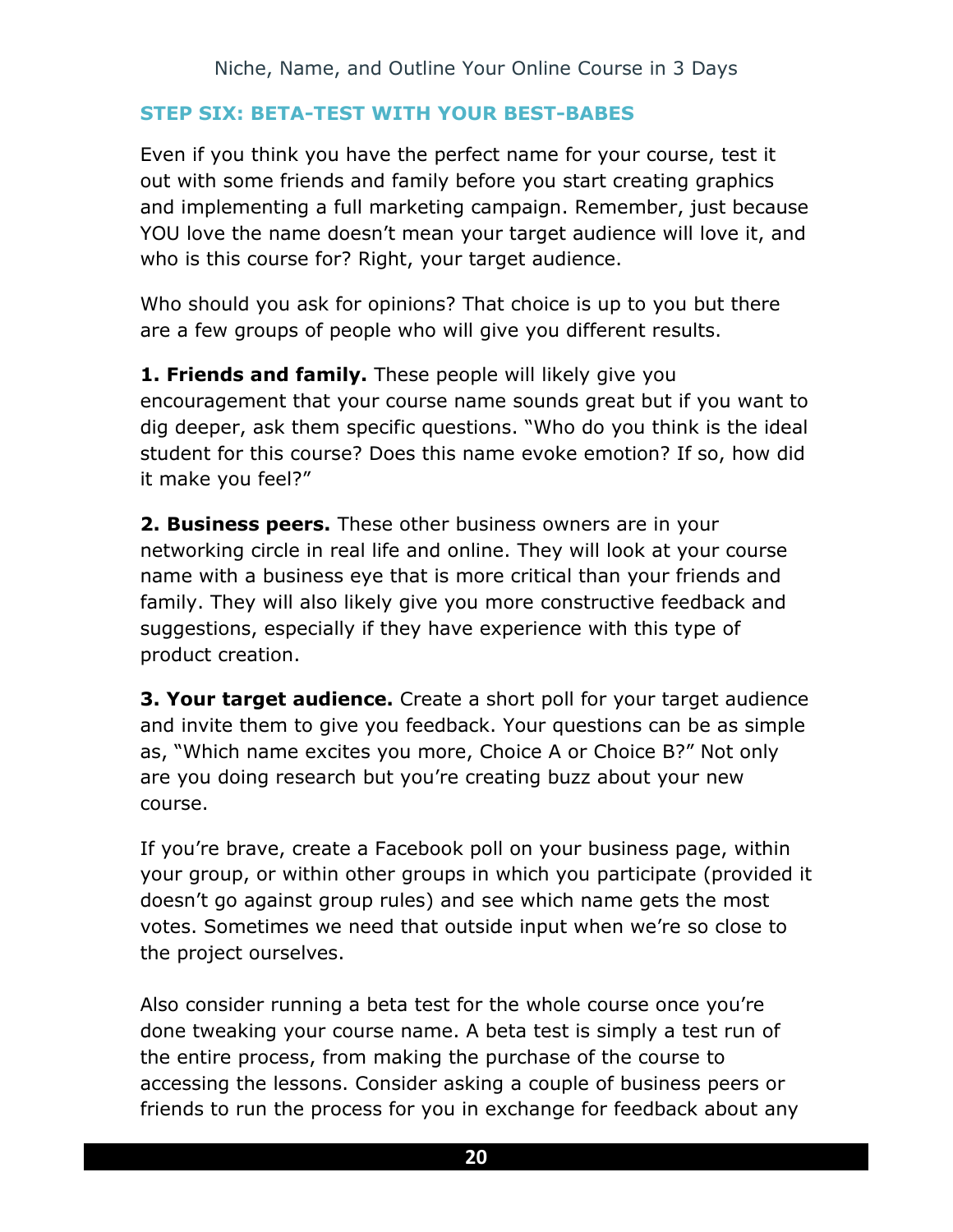problems they encounter or questions they have specifically about the content. A few lucky people in your target market can also serve as beta testers by going through the whole course and providing feedback. Some beta groups receive the course for free while others pay a lower fee to participate. That choice is completely up to you and may depend on who your target market is.

Whatever feedback you receive, use it wisely to make adjustments to the course and/or the name. Your reputation depends upon you presenting a killer product so listen to your market and make it the best.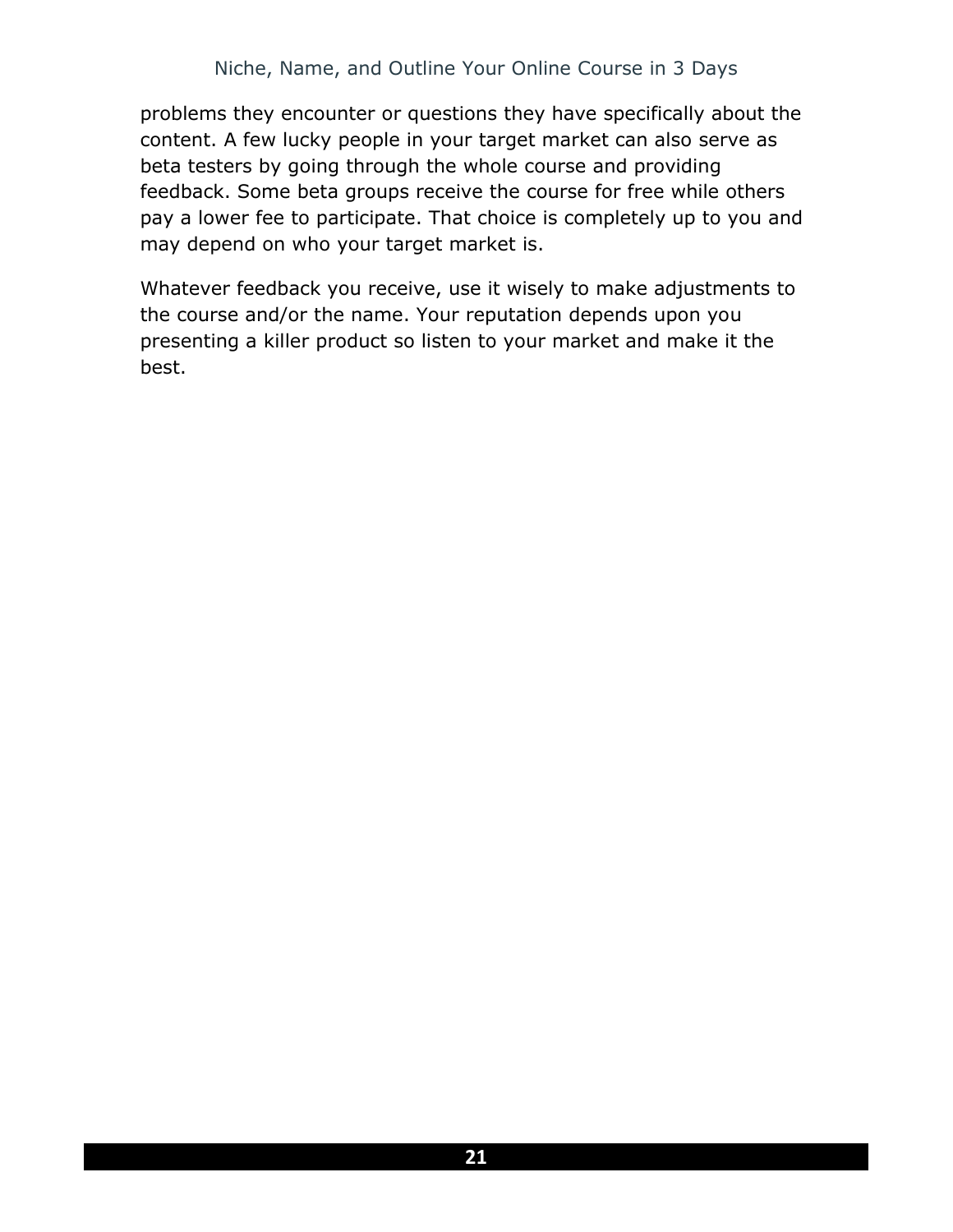*Exercise: Make a plan of who will be your beta testers and how you'll solicit feedback.*

| <b>Which names are my favorites?</b> |                              |                                                                                                                                                                              |  |
|--------------------------------------|------------------------------|------------------------------------------------------------------------------------------------------------------------------------------------------------------------------|--|
| 1.<br>2.<br>3.                       |                              |                                                                                                                                                                              |  |
|                                      | Who will I ask for feedback? | How will I ask for feedback?                                                                                                                                                 |  |
| 1.<br>2.<br>3.<br>4.<br>5.           |                              | Survey (SurveyMonkey.com)<br>Facebook poll on business page<br>Email my list asking questions or link<br>to survey<br>Create my own in-person focus group                    |  |
| <b>Beta Testers for My Course</b>    |                              |                                                                                                                                                                              |  |
|                                      | Who will I ask for feedback? | How will I ask for feedback?                                                                                                                                                 |  |
| 1.<br>2.<br>3.<br>4.<br>5.           |                              | Survey (SurveyMonkey.com)<br>Facebook poll on business page<br>Email my list asking questions or link<br>to survey<br>Create my own in-person focus group<br>Set a deadline! |  |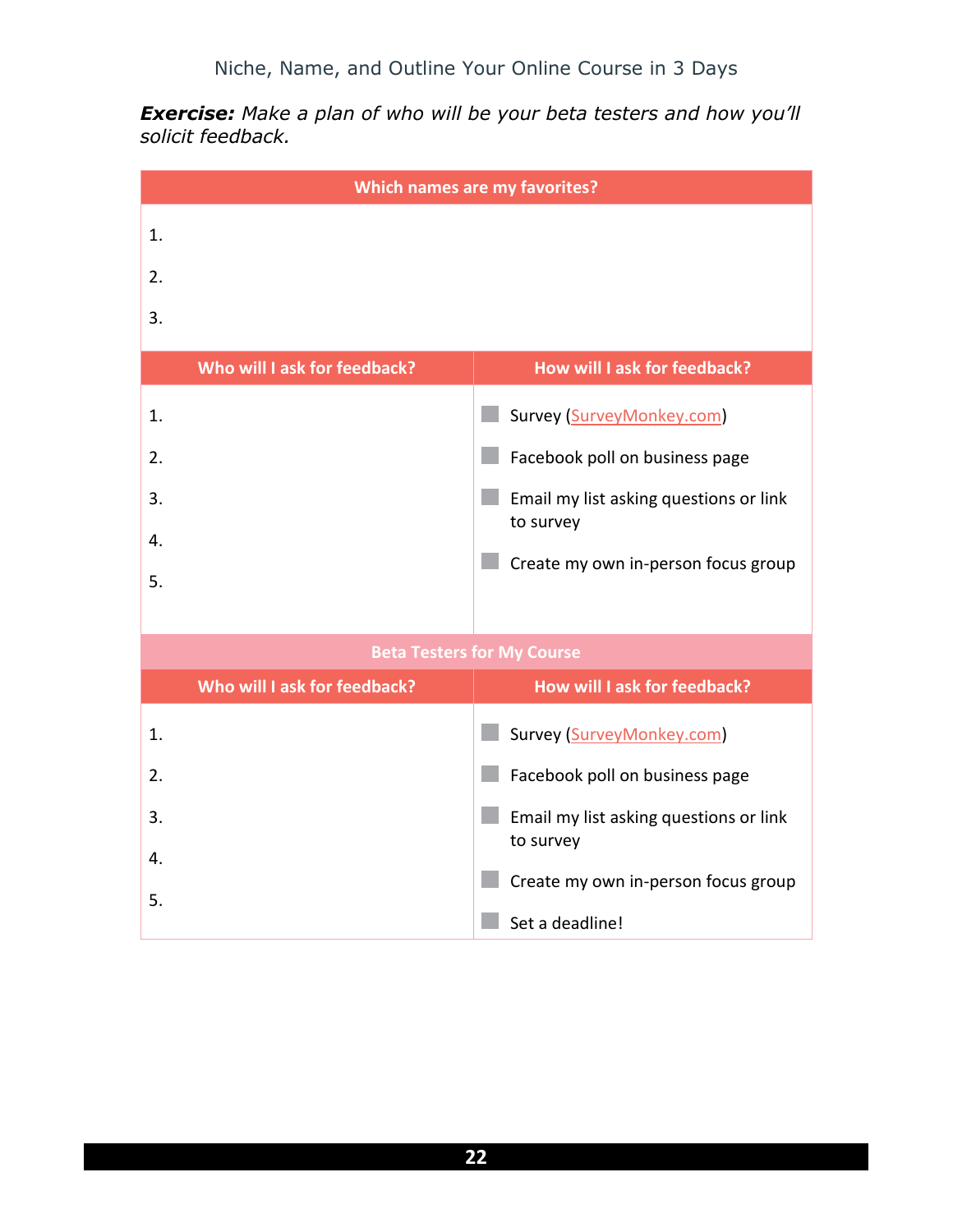| <b>Simple Thank You Gift Ideas</b>                                                                                                                                                                                     |                          |  |  |
|------------------------------------------------------------------------------------------------------------------------------------------------------------------------------------------------------------------------|--------------------------|--|--|
| Consider offering a simple thank you gift for participating in your survey or focus<br>group. Don't over think it and don't make it so large or expensive (such as a big<br>discount on packages) that you lose money. |                          |  |  |
| 1.                                                                                                                                                                                                                     |                          |  |  |
| 2.                                                                                                                                                                                                                     |                          |  |  |
| 3.                                                                                                                                                                                                                     |                          |  |  |
| 4.                                                                                                                                                                                                                     |                          |  |  |
| 5.                                                                                                                                                                                                                     |                          |  |  |
|                                                                                                                                                                                                                        |                          |  |  |
| <b>Feedback Results</b>                                                                                                                                                                                                |                          |  |  |
| Group 1                                                                                                                                                                                                                | <b>Specific Comments</b> |  |  |
| Who is in this group?                                                                                                                                                                                                  |                          |  |  |
|                                                                                                                                                                                                                        |                          |  |  |
|                                                                                                                                                                                                                        |                          |  |  |
|                                                                                                                                                                                                                        |                          |  |  |
|                                                                                                                                                                                                                        |                          |  |  |
| <b>Group 2</b>                                                                                                                                                                                                         | <b>Specific Comments</b> |  |  |
| Who is in this group?                                                                                                                                                                                                  |                          |  |  |
|                                                                                                                                                                                                                        |                          |  |  |
|                                                                                                                                                                                                                        |                          |  |  |
|                                                                                                                                                                                                                        |                          |  |  |
|                                                                                                                                                                                                                        |                          |  |  |
|                                                                                                                                                                                                                        |                          |  |  |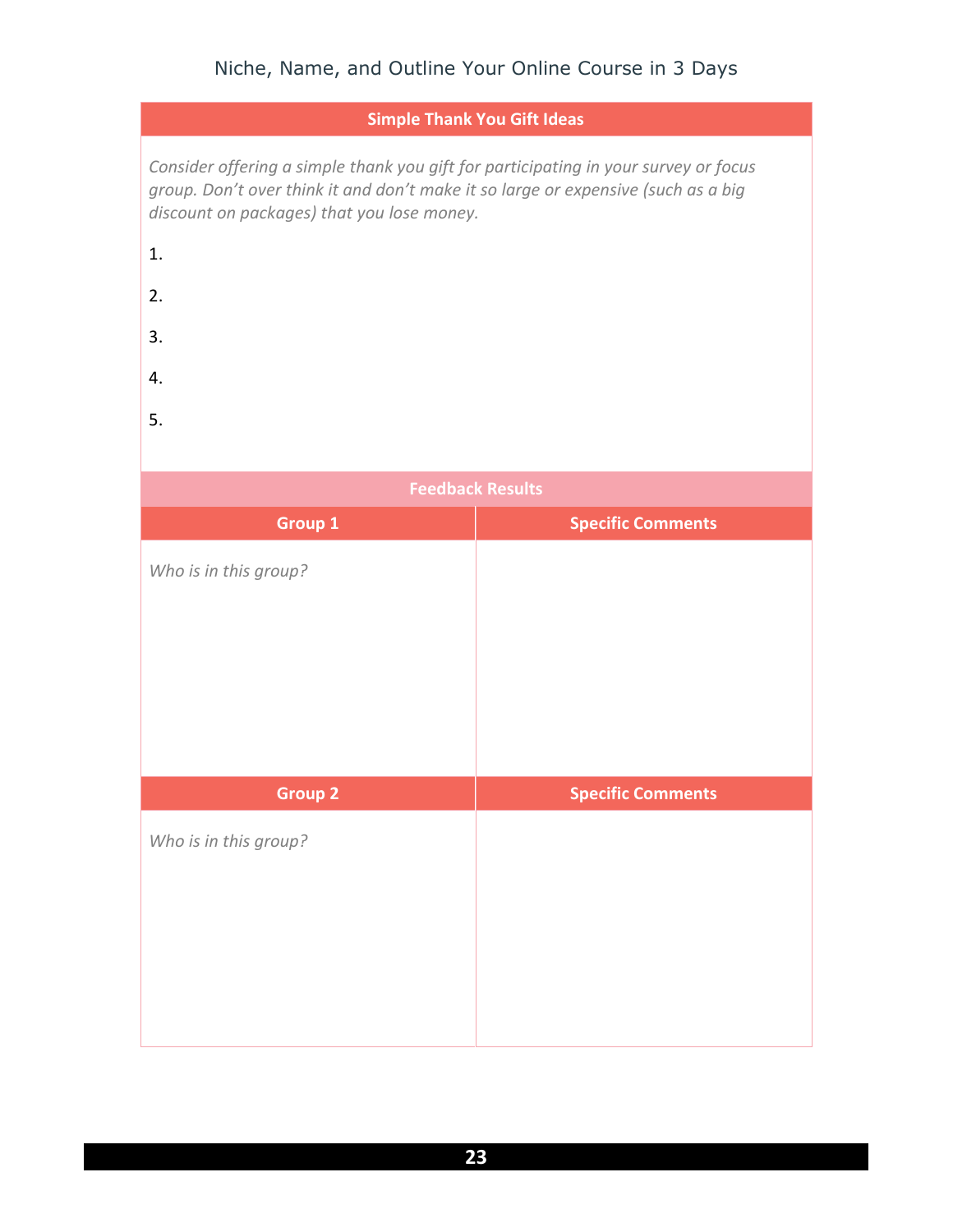#### **SURVEY RESULTS**

*Take note of all the responses, even negative feedback. Use all these results to tweak your course and its name as needed.*